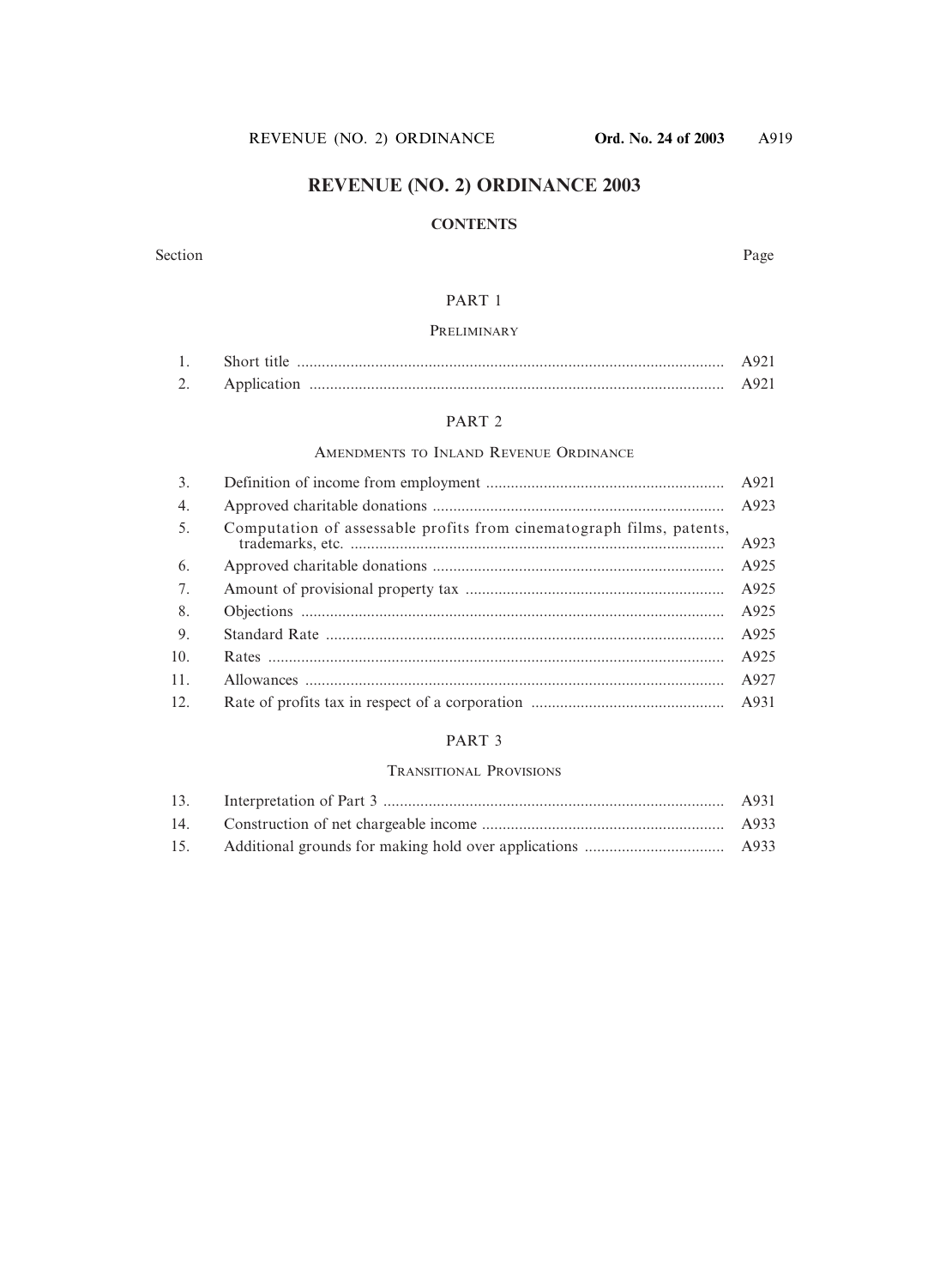## **HONG KONG SPECIAL ADMINISTRATIVE REGION**

ORDINANCE NO. 24 OF 2003



TUNG Chee-hwa Chief Executive 3 July 2003

An Ordinance to amend the Inland Revenue Ordinance.

[4 July 2003]

Enacted by the Legislative Council.

# PART 1

### **PRELIMINARY**

## **1. Short title**

This Ordinance may be cited as the Revenue (No. 2) Ordinance 2003.

## **2. Application**

Sections 3 to 6 and 9 to 15 apply in relation to the year of assessment commencing on 1 April 2003 and to all subsequent years of assessment.

# PART 2

## AMENDMENTS TO INLAND REVENUE ORDINANCE

## **3. Definition of income from employment**

Section 9 of the Inland Revenue Ordinance (Cap. 112) is amended— (*a*) by repealing subsection  $(1)(a)(i)$ , (ii) and (iii);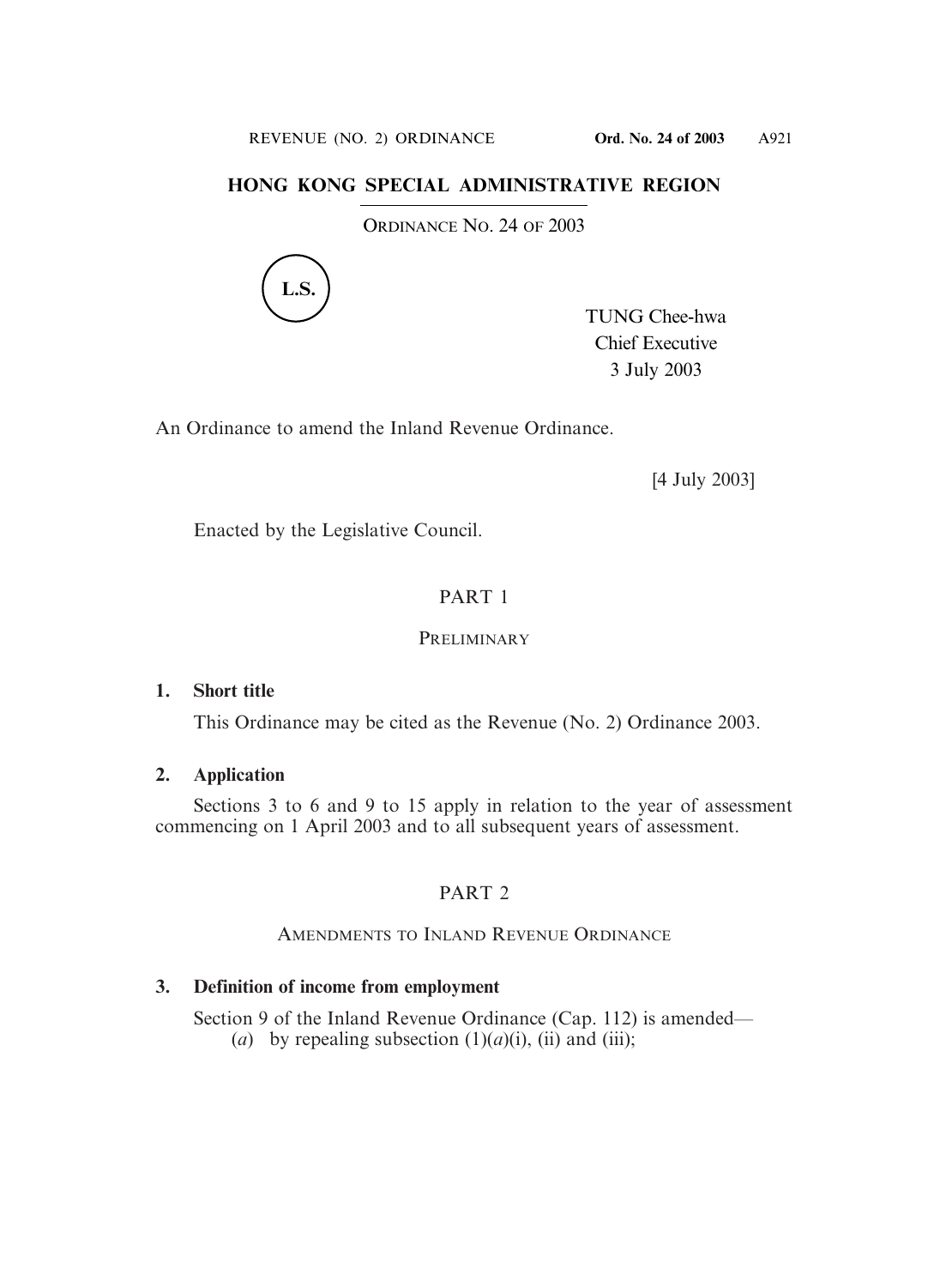- (*b*) in subsection (2A)—
	- (i) by repealing paragraph (*a*) and substituting—
		- "(*a*) any benefit that is—
			- (i) provided by an employer otherwise than in connection with a holiday journey; and
			- (ii) capable of being converted into money by the recipient;":
	- (ii) in paragraph (*b*), by repealing the comma at the end and substituting "; or";
	- (iii) by adding—
		- "(*c*) any amount paid by an employer in connection with a holiday journey,";
- (*c*) in subsection (6), by adding—
	- ""holiday journey" (度假旅程) means—
		- (*a*) a journey taken for holiday purposes; or
			- (*b*) where a journey is taken for holiday and other purposes, the part of the journey taken for holiday purposes;".

## **4. Approved charitable donations**

Section 16D(2)(*b*) is repealed and the following substituted—

- $f(b)$  (i) up to and including the year of assessment commencing on 1 April 2002, a sum in excess of 10% of such balance of that person's assessable profits after making any adjustment for the allowances and charges provided under Part VI;
	- (ii) commencing on or after 1 April 2003, a sum in excess of 25% of such balance of that person's assessable profits after making any adjustment for the allowances and charges provided under Part VI.".

## **5. Computation of assessable profits from cinematograph films, patents, trademarks, etc.**

Section 21A(1)(*b*) is repealed and the following substituted—

- "(*b*) the following percentages of the sum in any other case, including any case of the description mentioned in the proviso to paragraph (*a*)—
	- (i) for any sum received by or accrued to the person before 1 April 2003, 10%;
	- (ii) for any sum received by or accrued to the person on or after 1 April 2003, 30%.".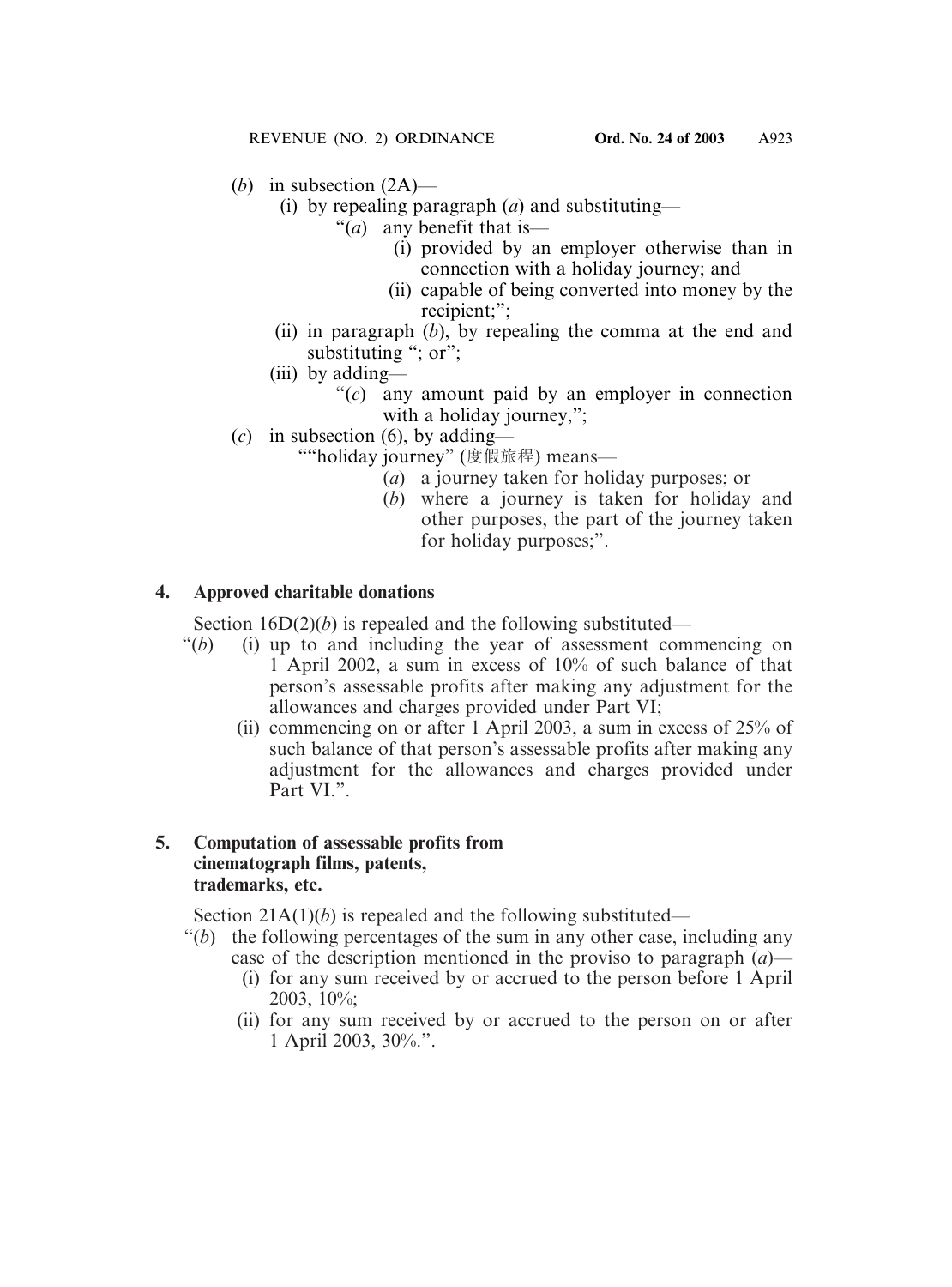### **6. Approved charitable donations**

Section 26C is amended—

- (*a*) in subsection (2)(*a*)(ii), by repealing "10%" and substituting "the percentage specified in subsection (2A)";
- (*b*) in subsection (2)(*b*)(iii), by repealing "10%" and substituting "the percentage specified in subsection (2A)";
- (*c*) by adding—

 $\sqrt{2}$ (2A) The percentages specified for the purposes of subsection  $(2)(a)$ (ii) and  $(b)$ (iii) shall be—

- (*a*) for any year of assessment up to and including the year of assessment commencing on 1 April 2002, 10%;
- (*b*) for any year of assessment commencing on or after 1 April 2003, 25%.".

# **7. Amount of provisional property tax**

Section 63M(8) is amended by repealing "subsection (7)" and substituting "subsection (6)".

# **8. Objections**

Section 64(1) is amended by repealing ", in the case of an assessment other than a provisional assessment,".

# **9. Standard Rate**

Schedule 1 is amended—

(*a*) by repealing "For the year of assessment 1989/90 and until superseded" and substituting "For the years of assessment 1989/90 to 2002/03 inclusive";

| (b) by adding at the end—              |                          |                     |
|----------------------------------------|--------------------------|---------------------|
| "For the year of assessment 2003/04    | $\overline{\phantom{a}}$ | $15\frac{1}{2}\%$ . |
| For the year of assessment 2004/05 and |                          |                     |
| for each year after that year          |                          | $16\%$ ."           |

## **10. Rates**

Schedule 2 is amended—

(*a*) by repealing "For the year of assessment 1998/99 and for each year after that year" and substituting "For the years of assessment 1998/99 to 2002/03 inclusive";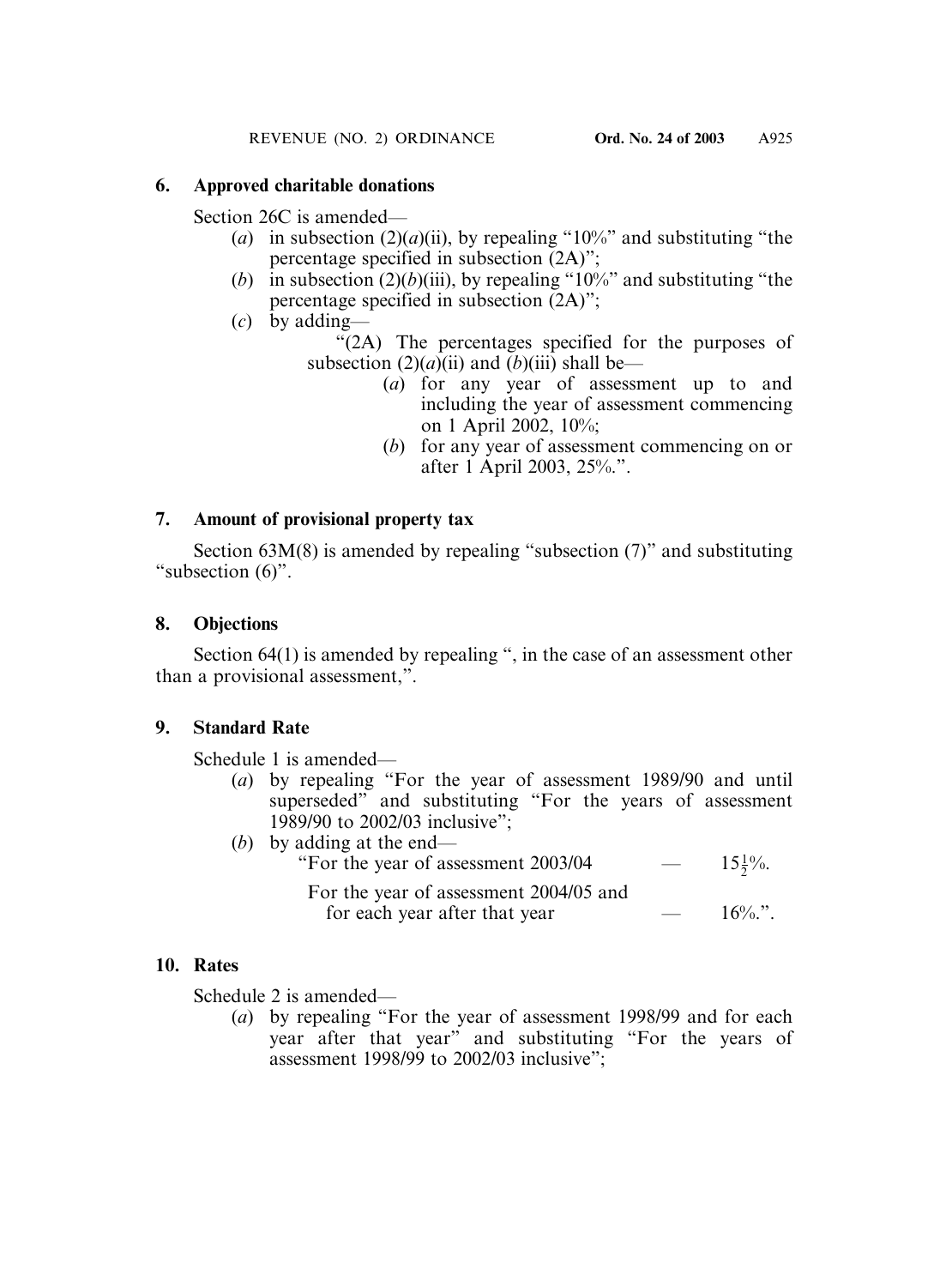(*b*) by adding at the end—

"For the year of assessment 2003/04

SECOND COLUMN THIRD COLUMN

| (a) Upon the first $$32,500$ | $2\%$             |
|------------------------------|-------------------|
| (b) Upon the next $$32,500$  | $7\frac{1}{2}\%$  |
| (c) Upon the next $$32,500$  | 13%               |
| $(d)$ Upon the remainder     | $18\frac{1}{2}\%$ |

For the year of assessment 2004/05 and for each year after that year

SECOND COLUMN THIRD COLUMN

| (a) Upon the first $$30,000$ | $2\%$      |
|------------------------------|------------|
| (b) Upon the next $$30,000$  | $8\%$      |
| (c) Upon the next $$30,000$  | $14\%$     |
| $(d)$ Upon the remainder     | $20\%^"$ . |

#### **11. Allowances**

Schedule 4 is amended—

- (*a*) by repealing "For the year of assessment 1998/99 and for each year after that year" and substituting "For the years of assessment 1998/99 to 2002/03 inclusive";
- (*b*) by adding at the end—

"For the year of assessment 2003/04

|    | <b>FIRST COLUMN</b><br>(section)               | <b>SECOND COLUMN</b><br>(the prescribed<br>amount) |
|----|------------------------------------------------|----------------------------------------------------|
| 1. | Section 28 (basic allowance)                   | \$104,000                                          |
| 2. | Section 29 (married person's<br>allowance)     | \$208,000                                          |
| 3. | Section 30 (dependent parent<br>allowance)—    |                                                    |
|    | (a) subsection $(3)(a)$<br>subsection $(3)(b)$ | \$30,000<br>\$30,000                               |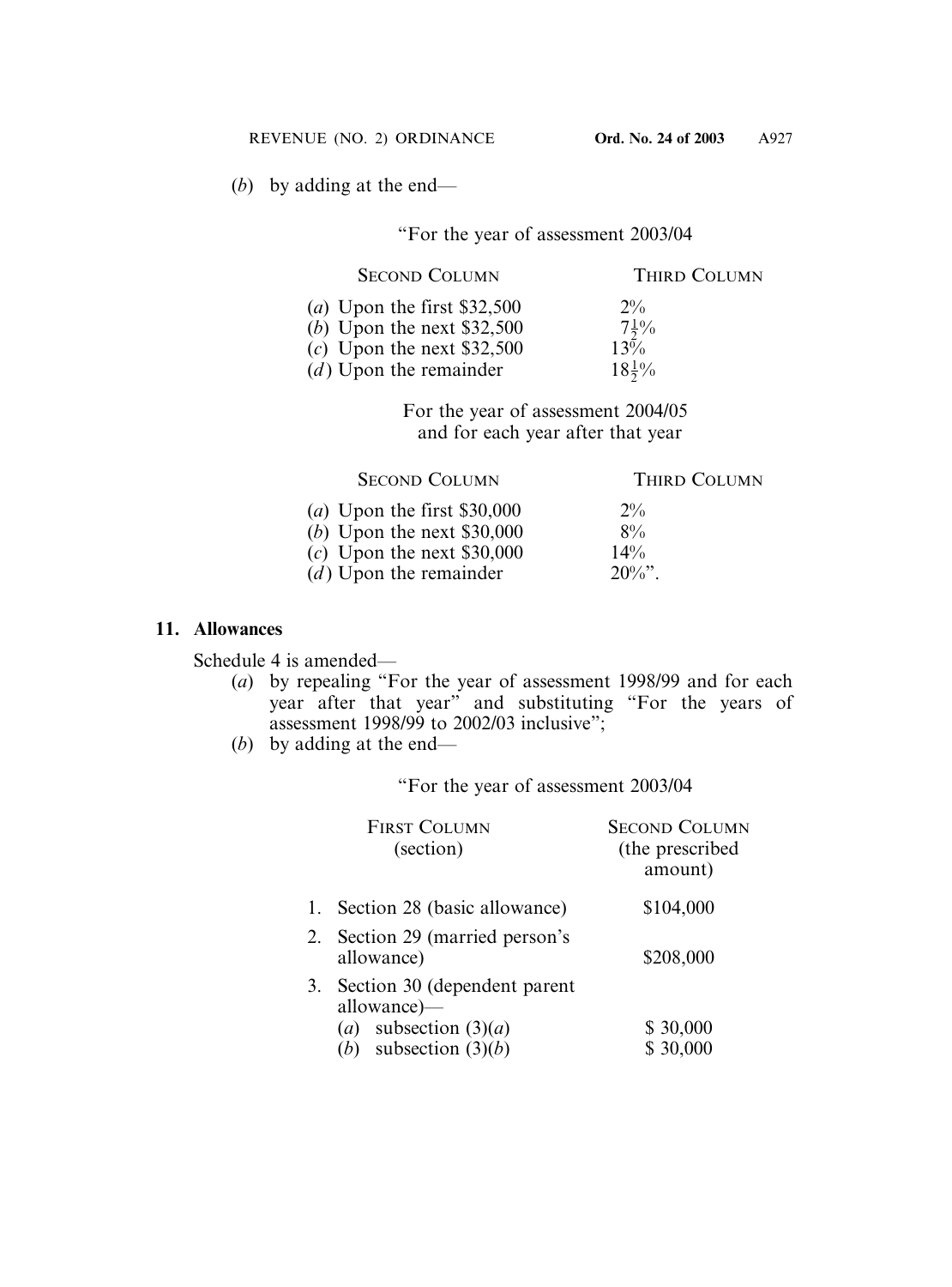|    | <b>FIRST COLUMN</b><br>(section)                                                                                                   | <b>SECOND COLUMN</b><br>(the prescribed<br>amount) |
|----|------------------------------------------------------------------------------------------------------------------------------------|----------------------------------------------------|
|    | (c) subsection $(4)(a)$                                                                                                            | \$12,000                                           |
| 4. | Section 30A (dependent<br>grandparent allowance)—<br>(a) subsection $(3)(a)$<br>(b) subsection $(3)(b)$<br>(c) subsection $(4)(a)$ | \$30,000<br>\$30,000<br>\$12,000                   |
| 5. | Section $30B(1)$ (dependent<br>brother or dependent sister                                                                         |                                                    |
|    | allowance)                                                                                                                         | \$30,000                                           |
| 6. | Section 31 (child allowance)<br>( <i>a</i> ) subsection $(1)$                                                                      | \$30,000 each for the<br>first to the ninth child  |
|    | (b) subsection $(5)$                                                                                                               | \$270,000                                          |
| 7. | Section $31A(1)$ (disabled<br>dependant allowance)                                                                                 | \$60,000                                           |
| 8. | Section $32(1)$ (single parent<br>allowance)                                                                                       | \$104,000                                          |
|    | For the year of assessment 2004/05 and<br>for each year after that year                                                            |                                                    |
|    | <b>FIRST COLUMN</b><br>(section)                                                                                                   | <b>SECOND COLUMN</b><br>(the prescribed<br>amount) |
| 1. | Section 28 (basic allowance)                                                                                                       | \$100,000                                          |
| 2. | Section 29 (married person's<br>allowance)                                                                                         | \$200,000                                          |
| 3. | Section 30 (dependent parent<br>allowance)-                                                                                        |                                                    |
|    | (a) subsection $(3)(a)$                                                                                                            | \$30,000                                           |
|    | (b) subsection $(3)(b)$                                                                                                            | \$30,000                                           |
|    | (c) subsection $(4)(a)$                                                                                                            | \$12,000                                           |
| 4. | Section 30A (dependent<br>grandparent allowance)-                                                                                  |                                                    |
|    | subsection $(3)(a)$<br>(a)                                                                                                         | \$30,000                                           |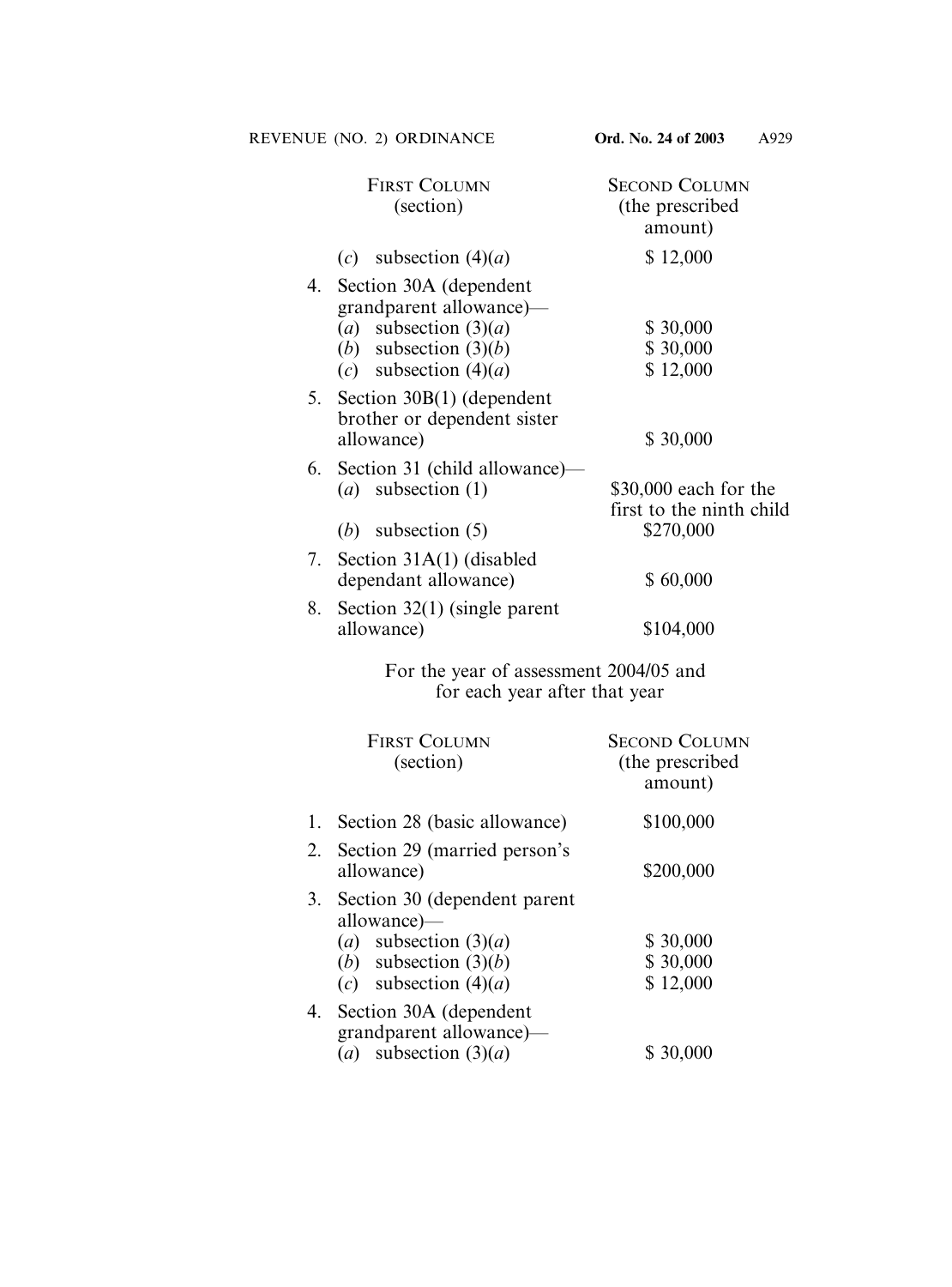|    | <b>FIRST COLUMN</b><br>(section)                                                          | <b>SECOND COLUMN</b><br>(the prescribed<br>amount)                |
|----|-------------------------------------------------------------------------------------------|-------------------------------------------------------------------|
|    | (b) subsection $(3)(b)$<br>(c) subsection $(4)(a)$                                        | \$30,000<br>\$12,000                                              |
|    | 5. Section 30B(1) (dependent<br>brother or dependent sister<br>allowance)                 | \$30,000                                                          |
|    | 6. Section 31 (child allowance)—<br>( <i>a</i> ) subsection $(1)$<br>(b) subsection $(5)$ | \$30,000 each for<br>the first to the<br>ninth child<br>\$270,000 |
|    | 7. Section 31A(1) (disabled<br>dependant allowance)                                       | \$60,000                                                          |
| 8. | Section $32(1)$ (single parent<br>allowance)                                              | $$100,000$ ".                                                     |

### **12. Rate of profits tax in respect of a corporation**

Schedule 8 is amended—

(*a*) by repealing "For the year of assessment 1998/99 and until superseded" and substituting "For the years of assessment 1998/99 to 2002/03 inclusive";

(*b*) by adding at the end—

"For the year of assessment 2003/04 and for each year after that year

 $17\frac{1}{2}\%$ ".

#### PART 3

#### TRANSITIONAL PROVISIONS

#### **13. Interpretation of Part 3**

(1) In this Part, unless the context otherwise requires—

- "current year of assessment" (本課稅年度) means the year of assessment commencing on 1 April 2003;
- "preceding year of assessment" (上一課稅年度) means the year of assessment commencing on 1 April 2002;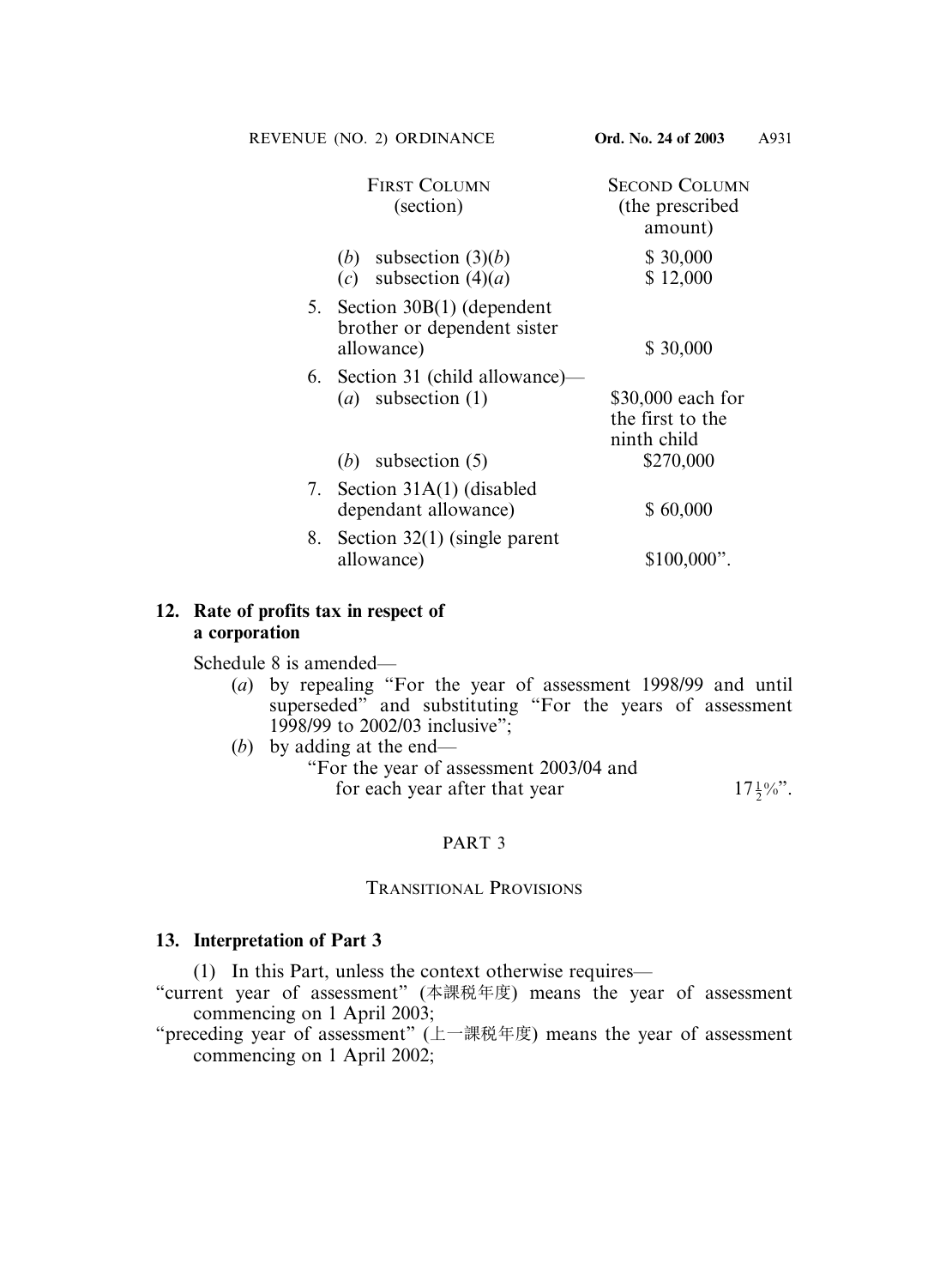"principal Ordinance" (主體條例) means the Inland Revenue Ordinance (Cap. 112).

(2) Where an expression used in this Part is also used in the principal Ordinance, it shall have the same meaning as in the principal Ordinance.

#### **14. Construction of net chargeable income**

(1) For the purposes of calculating the net chargeable income for the preceding year of assessment under section 63C(1) of the principal Ordinance in order to ascertain provisional salaries tax in respect of the year of assessment commencing on 1 April 2003 or the year of assessment commencing on 1 April 2004, the references in section 12B(1)(*b*) and (2)(*b*) of the principal Ordinance to allowances permitted under Part V of the principal Ordinance shall be read as if they were references to the amounts of allowances prescribed for the year of assessment commencing on 1 April 2003 or the year of assessment commencing on 1 April 2004 (as the case may be) under Part V of, and Schedule 4 to, the principal Ordinance as amended by this Ordinance.

(2) In relation to an application to hold over the payment of provisional salaries tax in respect of the year of assessment commencing on 1 April 2003 or the year of assessment commencing on 1 April 2004 that is made under section 63E of the principal Ordinance on the ground specified in subsection (2)(*a*) of that section, the reference to "net chargeable income for the year preceding the year of assessment" in that subsection shall be construed to mean the net chargeable income for the year of assessment commencing on 1 April 2002 or the net chargeable income for the year of assessment commencing on 1 April 2003 (as the case may be) as calculated under subsection (1).

(3) In relation to an application to hold over the payment of provisional salaries tax in respect of the year of assessment commencing on 1 April 2003 or the year of assessment commencing on 1 April 2004 that is made under section 63E of the principal Ordinance on the ground specified in subsection (2)(*b*) of that section, the reference to "net chargeable income for the year preceding the year of assessment" in that subsection shall be construed to mean the net chargeable income for the year of assessment commencing on 1 April 2002 or the net chargeable income for the year of assessment commencing on 1 April 2003 (as the case may be) as calculated under subsection (1).

#### **15. Additional grounds for making hold over applications**

(1) Without prejudice to section 63E of the principal Ordinance, where in relation to the current year of assessment a person is liable to pay provisional salaries tax, he may, by notice in writing lodged with the Commissioner not later than—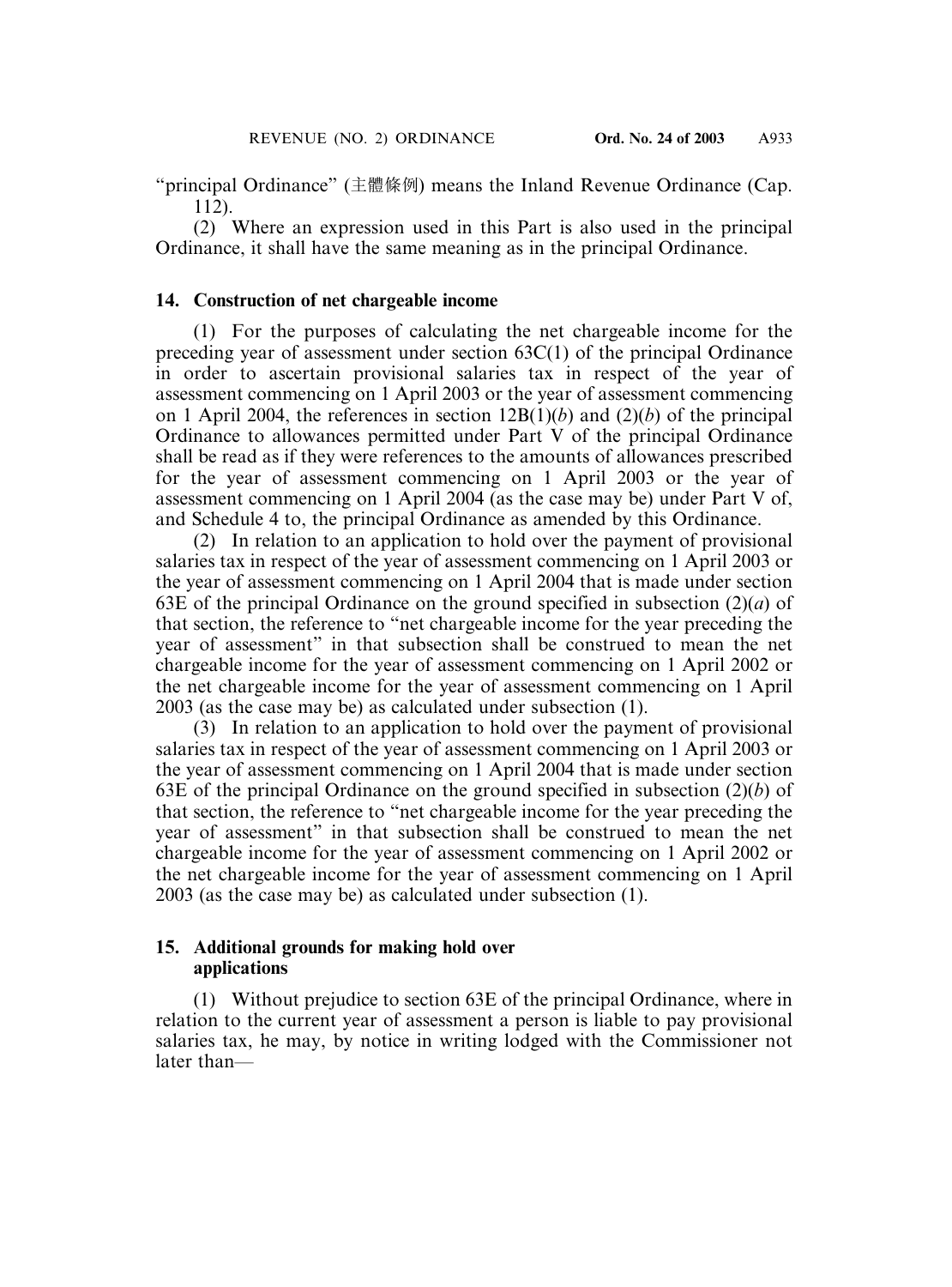- (*a*) 28 days before the day by which the provisional salaries tax is to be paid; or
- (*b*) 14 days after the date of the notice for payment of provisional salaries tax under section 63C(6) of the principal Ordinance,

whichever is the later, apply to the Commissioner on a ground specified in subsection (2) to have the payment of the whole or part of such tax held over until he is required to pay salaries tax for that year of assessment.

(2) The following grounds are specified for the purposes of subsection (1)—

- (*a*) subject to paragraph (*b*), in the case of a person who was charged with tax under Part III of the principal Ordinance in the preceding year of assessment, the ground that the aggregate amount of the approved charitable donations made or to be made by the person or his or her spouse, not being a spouse living apart from the person, during the current year of assessment exceeds, or is likely to exceed, 10% of—
	- (i) subject to subparagraph (ii), the person's assessable income for the preceding year of assessment as reduced by the deductions provided for under section 12(1)(*a*) and (*b*) of the principal Ordinance for the preceding year of assessment; or
	- (ii) where the person and his or her spouse made an election under section 10(2) of the principal Ordinance in respect of the preceding year of assessment, the aggregate of their assessable incomes for the preceding year of assessment as reduced in each case by the deductions provided for under section 12(1)(*a*) and (*b*) of the principal Ordinance for the preceding year of assessment;
- (*b*) in the case of a person who made an election under section 41 of the principal Ordinance in respect of the preceding year of assessment, the ground that the aggregate amount of the approved charitable donations made or to be made by the person or his or her spouse, not being a spouse living apart from the person, during the current year of assessment exceeds, or is likely to exceed, 10% of the total amount of—
	- (i) the person's total income for the preceding year of assessment;
	- (ii) any sum which was allowed as a deduction under section 16D of the principal Ordinance for the preceding year of assessment; and
	- (iii) any sum which was allowed as a deduction under section 12(1)(*e*) of the principal Ordinance for the preceding year of assessment.